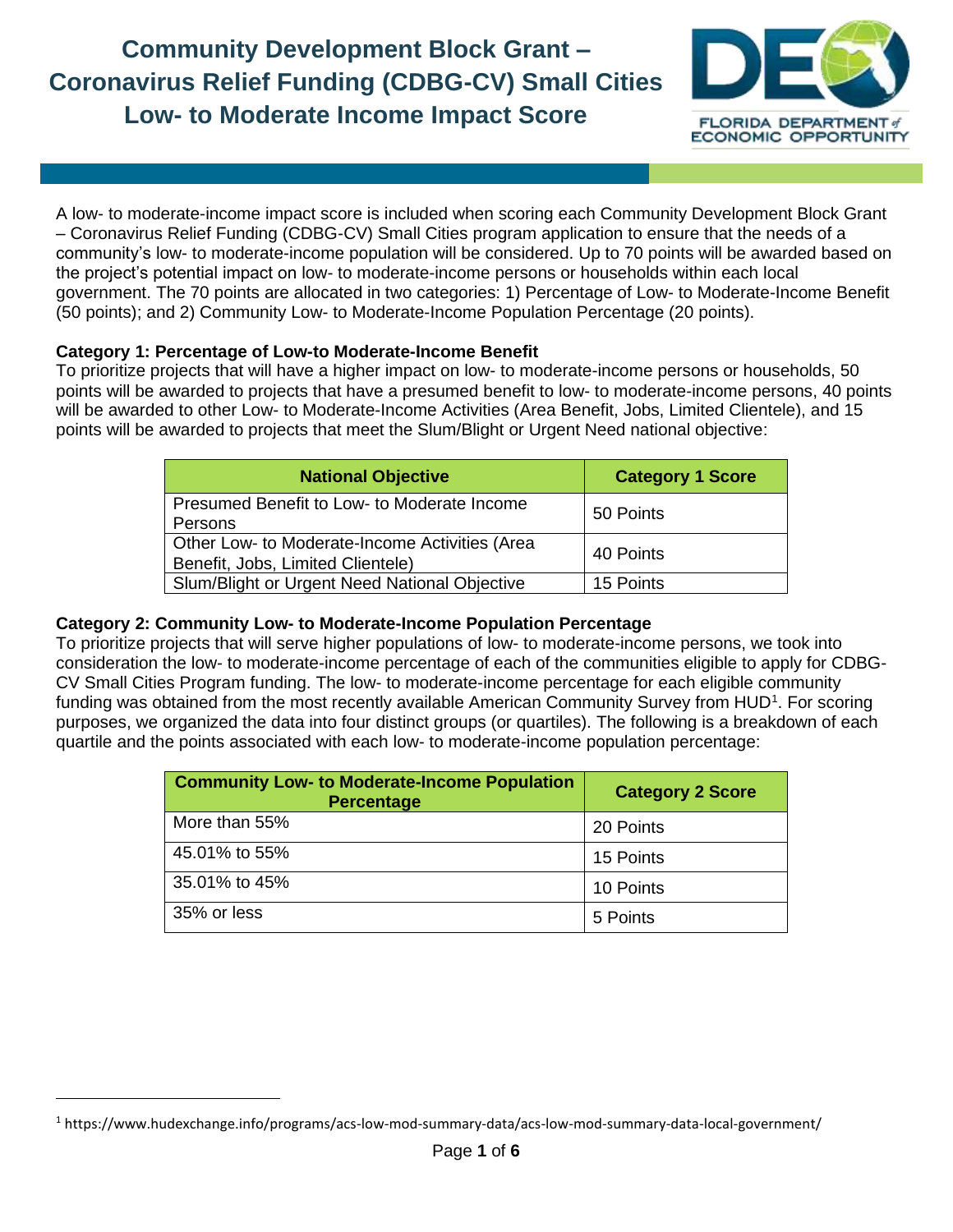Here is a breakdown of the number of points each community that is eligible to apply to the CDBG-CV Small Cities Program would receive in Category 2 of the Low- to Moderate-Income Impact Score:

| <b>Community Name</b>   | <b>Low- to Moderate-</b> | <b>Category 2 Score</b> |
|-------------------------|--------------------------|-------------------------|
|                         | <b>Income Percentage</b> |                         |
| Alachua County          | 47.90%                   | 15 Points               |
| Alachua, City of        | 34.38%                   | 5 Points                |
| Altha, Town of          | 42.54%                   | 10 Points               |
| Apalachicola, City of   | 27.43%                   | 5 Points                |
| Apopka, City of         | 36.19%                   | 10 Points               |
| Arcadia, City of        | 54.99%                   | 15 Points               |
| Archer, City of         | 62.71%                   | 20 Points               |
| Astatula, Town of       | 49.03%                   | 15 Points               |
| Aventura, City of       | 37.01%                   | 10 Points               |
| Avon Park, City of      | 60.33%                   | 20 Points               |
| <b>Baker County</b>     | 40.98%                   | 10 Points               |
| Baldwin, Town of        | 57.77%                   | 20 Points               |
| Town of Bascom          | 36.84%                   | 10 Points               |
| <b>Bay County</b>       | 40.12%                   | 10 Points               |
| Bay Lake, City of       | 0.00%                    | 5 Points                |
| Bell, Town of           | 70.30%                   | 20 Points               |
| Belle Isle, City of     | 18.67%                   | 5 Points                |
| Belleair Shore, Town of | 6.67%                    | 5 Points                |
| Belleview, City of      | 50.66%                   | 15 Points               |
| Beverly Beach, Town of  | 38.24%                   | 10 Points               |
| Blountstown, City of    | 47.33%                   | 15 Points               |
| Bonifay, City of        | 48.89%                   | 15 Points               |
| Bowling Green, City of  | 60.84%                   | 20 Points               |
| <b>Bradford County</b>  | 38.12%                   | 10 Points               |
| Branford, Town of       | 52.02%                   | 15 Points               |
| Bristol, City of        | 46.73%                   | 15 Points               |
| Bronson, Town of        | 54.45%                   | 15 Points               |
| Brooker, Town of        | 46.84%                   | 15 Points               |
| Brooksville, City of    | 62.07%                   | 20 Points               |
| Bunnell, City of        | 56.88%                   | 20 Points               |
| Bushnell, City of       | 48.44%                   | 15 Points               |
| <b>Calhoun County</b>   | 45.82%                   | 15 Points               |
|                         |                          |                         |
| Callahan, Town of       | 60.47%                   | 20 Points               |
| Callaway, City of       | 42.36%                   | 10 Points               |
| Campbellton, Town of    | 52.94%                   | 15 Points               |
| Cape Canaveral, City of | 43.27%                   | 10 Points               |
| Carrabelle, City of     | 51.10%                   | 15 Points               |
| Caryville, Town of      | 76.47%                   | 20 Points               |
| Cedar Key, City of      | 35.38%                   | 10 Points               |
| Center Hill, City of    | 63.48%                   | 20 Points               |
| Century, Town of        | 72.22%                   | 20 Points               |
| <b>Charlotte County</b> | 39.13%                   | 10 Points               |
| Chattahoochee, City of  | 57.91%                   | 20 Points               |
| Chiefland, City of      | 64.93%                   | 20 Points               |
| Chipley, City of        | 47.25%                   | 15 Points               |
| Cinco Bayou, Town of    | 31.43%                   | 5 Points                |
| <b>Citrus County</b>    | 38.66%                   | 10 Points               |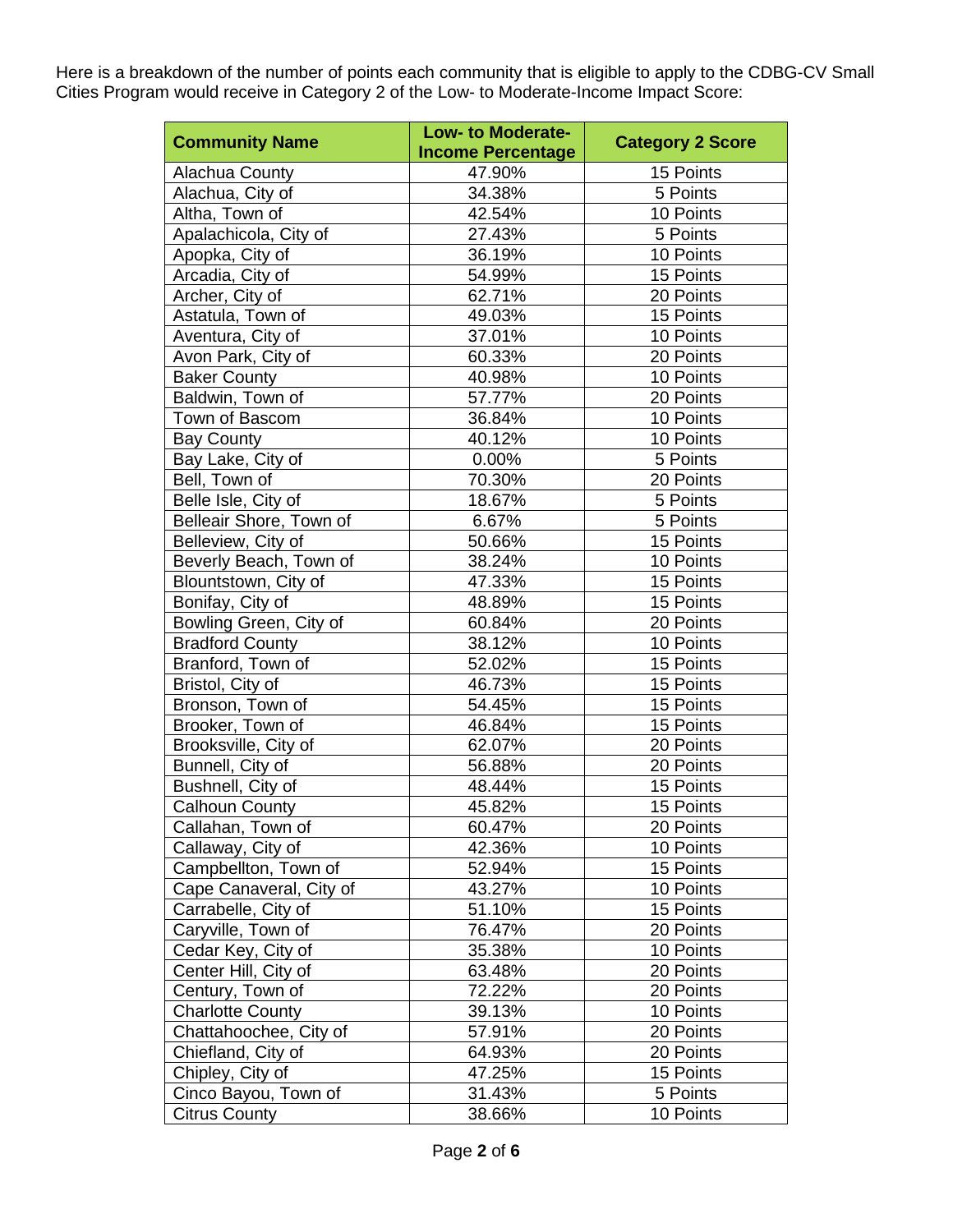|                             | Low- to Moderate-        |                         |
|-----------------------------|--------------------------|-------------------------|
| <b>Community Name</b>       | <b>Income Percentage</b> | <b>Category 2 Score</b> |
| <b>Clay County</b>          | 34.50%                   | 5 Points                |
| Clermont, City of           | 32.30%                   | 5 Points                |
| Clewiston, City of          | 43.85%                   | 10 Points               |
| Coleman, City of            | 53.91%                   | 15 Points               |
| Columbia County             | 40.08%                   | 10 Points               |
| Cottondale, Town of         | 51.32%                   | 15 Points               |
| Crescent City, City of      | 53.91%                   | 15 Points               |
| Cross City, Town of         | 56.74%                   | 20 Points               |
| Crystal River, City of      | 40.64%                   | 10 Points               |
| Dade City, City of          | 56.61%                   | 20 Points               |
| Davenport, City of          | 48.44%                   | 15 Points               |
| DeFuniak Springs, City of   | 53.66%                   | 15 Points               |
| Destin, City of             | 30.28%                   | 5 Points                |
| <b>Dixie County</b>         | 42.93%                   | 10 Points               |
| Dunnellon, City of          | 46.50%                   | 15 Points               |
| Eatonville, Town of         | 64.95%                   | 20 Points               |
| Ebro, Town of               | 48.08%                   | 15 Points               |
| Edgewood, City of           | 23.68%                   | 5 Points                |
| Estero, Village of          | 25.57%                   | 5 Points                |
| Esto, Town of               | 52.00%                   | 15 Points               |
| Eustis, City of             | 53.88%                   | 15 Points               |
| Everglades, City of         | 30.19%                   | 5 Points                |
| Fanning Springs, City of    | 50.52%                   | 15 Points               |
| Fellsmere, City of          | 70.36%                   | 20 Points               |
| Fernandina Beach, City of   | 36.41%                   | 10 Points               |
| Flagler Beach, City of      | 33.65%                   | 5 Points                |
| <b>Flagler County</b>       | 37.36%                   | 10 Points               |
| Florida City, City of       | 85.86%                   | 20 Points               |
| Fort Meade, City of         | 44.53%                   | 10 Points               |
| Fort Myers Beach, Town of   | 30.81%                   | 5 Points                |
| Fort White, Town of         | 28.08%                   | 5 Points                |
| <b>Franklin County</b>      | 35.64%                   | 10 Points               |
| Freeport, City of           | 41.15%                   | 10 Points               |
| Frostproof, City of         | 47.22%                   | 15 Points               |
| Fruitland Park, City of     | 51.62%                   | 15 Points               |
| Gadsden County              | 58.37%                   | 20 Points               |
| <b>Gilchrist County</b>     | 49.29%                   | 15 Points               |
| <b>Glades County</b>        | 47.92%                   | 15 Points               |
| Glen St. Mary, Town of      | 61.95%                   | 20 Points               |
| Graceville, City of         | 55.97%                   | 20 Points               |
| Grand Ridge, Town of        | 44.85%                   | 10 Points               |
| Grant-Valkaria, Town of     | 32.49%                   | 5 Points                |
| Green Cove Springs, City of | 50.23%                   | 15 Points               |
| Greensboro, Town of         | 63.16%                   | 20 Points               |
| Greenville, Town of         | 51.69%                   | 15 Points               |
| Greenwood, Town of          | 38.07%                   | 10 Points               |
| Gretna, City of             | 72.05%                   | 20 Points               |
| Groveland, City of          | 39.93%                   | 10 Points               |
| Gulf Breeze, City of        | 18.42%                   | 5 Points                |
| <b>Gulf County</b>          | 37.35%                   | 10 Points               |
|                             |                          |                         |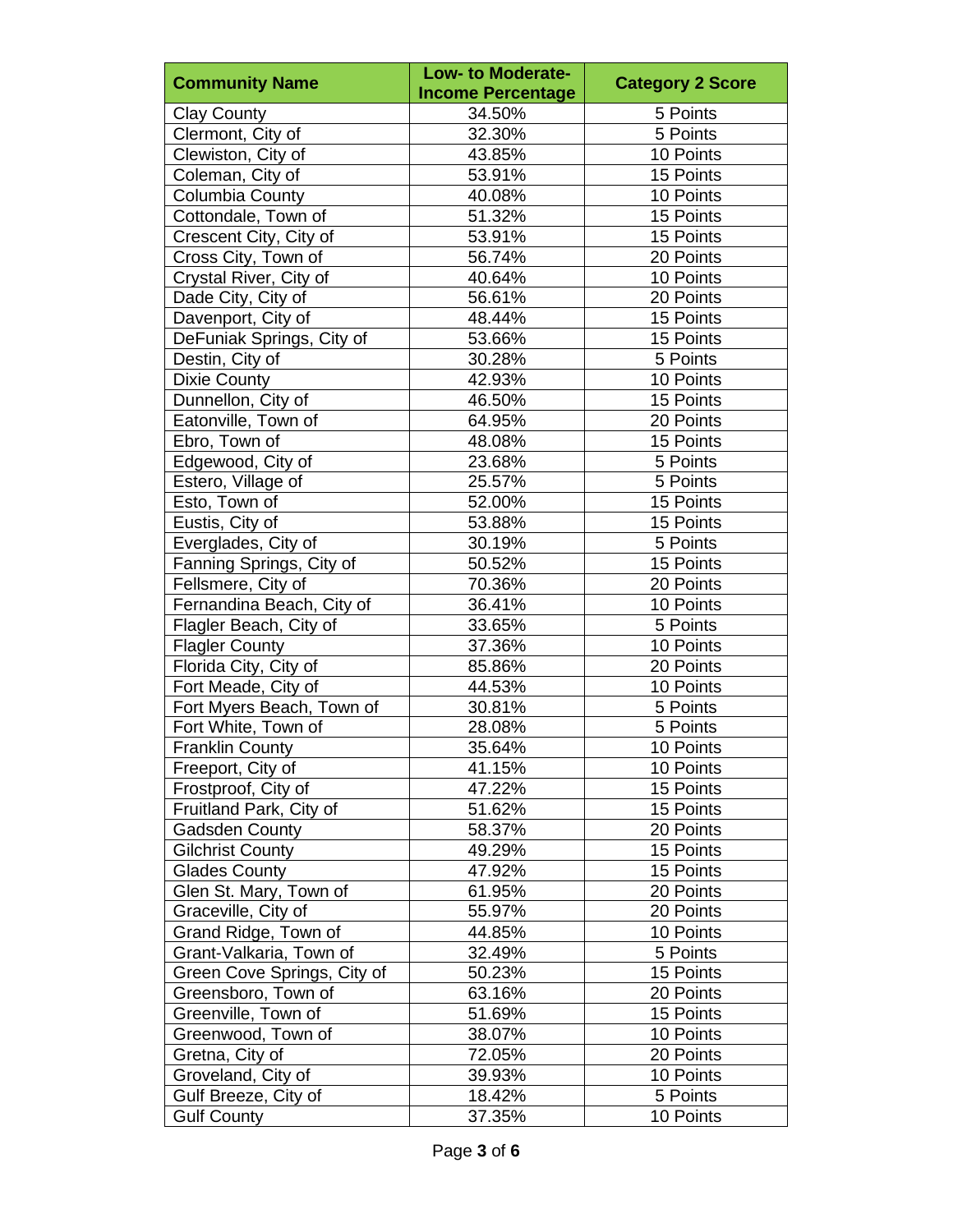|                              | <b>Low- to Moderate-</b> |                         |
|------------------------------|--------------------------|-------------------------|
| <b>Community Name</b>        | <b>Income Percentage</b> | <b>Category 2 Score</b> |
| Haines City, City of         | 55.25%                   | 20 Points               |
| Hamilton County              | 47.55%                   | 15 Points               |
| Hampton, City of             | 57.32%                   | 20 Points               |
| <b>Hardee County</b>         | 51.46%                   | 15 Points               |
| Havana, Town of              | 49.08%                   | 15 Points               |
| Hawthorne, City of           | 64.97%                   | 20 Points               |
| <b>Hendry County</b>         | 45.40%                   | 15 Points               |
| <b>Hernando County</b>       | 45.23%                   | 15 Points               |
| High Springs, City of        | 37.99%                   | 10 Points               |
| Highland Beach, Town of      | 24.49%                   | 5 Points                |
| Highland Park, Village of    | 33.87%                   | 5 Points                |
| <b>Highlands County</b>      | 42.09%                   | 10 Points               |
| Hilliard, Town of            | 43.69%                   | 10 Points               |
| <b>Holmes County</b>         | 47.59%                   | 15 Points               |
| Horseshoe Beach, Town of     | 40.00%                   | 10 Points               |
| <b>Indian River County</b>   | 42.08%                   | 10 Points               |
| Indian River Shores, Town of | 14.53%                   | 5 Points                |
| Inglis, Town of              | 55.51%                   | 20 Points               |
| Interlachen, Town of         | 58.04%                   | 20 Points               |
| Inverness, City of           | 53.55%                   | 15 Points               |
| Jackson County               | 43.66%                   | 10 Points               |
| Jacob City, City of          | 64.94%                   | 20 Points               |
| Jasper, City of              | 55.59%                   | 20 Points               |
| Jay, Town of                 | 63.10%                   | 20 Points               |
| Jefferson County             | 44.49%                   | 10 Points               |
| Jennings, Town of            | 65.12%                   | 20 Points               |
| Jupiter Island, Town of      | 9.52%                    | 5 Points                |
| Key Colony Beach, City of    | 35.14%                   | 10 Points               |
| Key West, City of            | 49.97%                   | 15 Points               |
| Keystone Heights, City of    | 29.09%                   | 5 Points                |
| LaBelle, City of             | 43.45%                   | 10 Points               |
| Lady Lake, Town of           | 47.90%                   | 15 Points               |
| Lafayette County             | 39.17%                   | 10 Points               |
| Lake Buena Vista, City of    | 100.00%                  | 20 Points               |
| Lake Butler, City of         | 63.41%                   | 20 Points               |
| Lake City, City of           | 50.89%                   | 15 Points               |
| Lake Hamilton, Town of       | 36.79%                   | 10 Points               |
| Lake Placid, Town of         | 64.17%                   | 20 Points               |
| Lake Wales, City of          | 46.97%                   | 15 Points               |
| Laurel Hill, City of         | 50.00%                   | 15 Points               |
| Lawtey, City of              | 53.33%                   | 15 Points               |
| Layton, City of              | 29.17%                   | 5 Points                |
| Lee, City of                 | 44.64%                   | 10 Points               |
| Leon County                  | 46.55%                   | 15 Points               |
| Levy County                  | 43.74%                   | 10 Points               |
| <b>Liberty County</b>        | 44.46%                   | 10 Points               |
| Live Oak, City of            | 62.28%                   | 20 Points               |
| Lynn Haven, City of          | 28.91%                   | 5 Points                |
| Macclenny, City of           | 48.92%                   | 15 Points               |
| <b>Madison County</b>        | 47.43%                   | 15 Points               |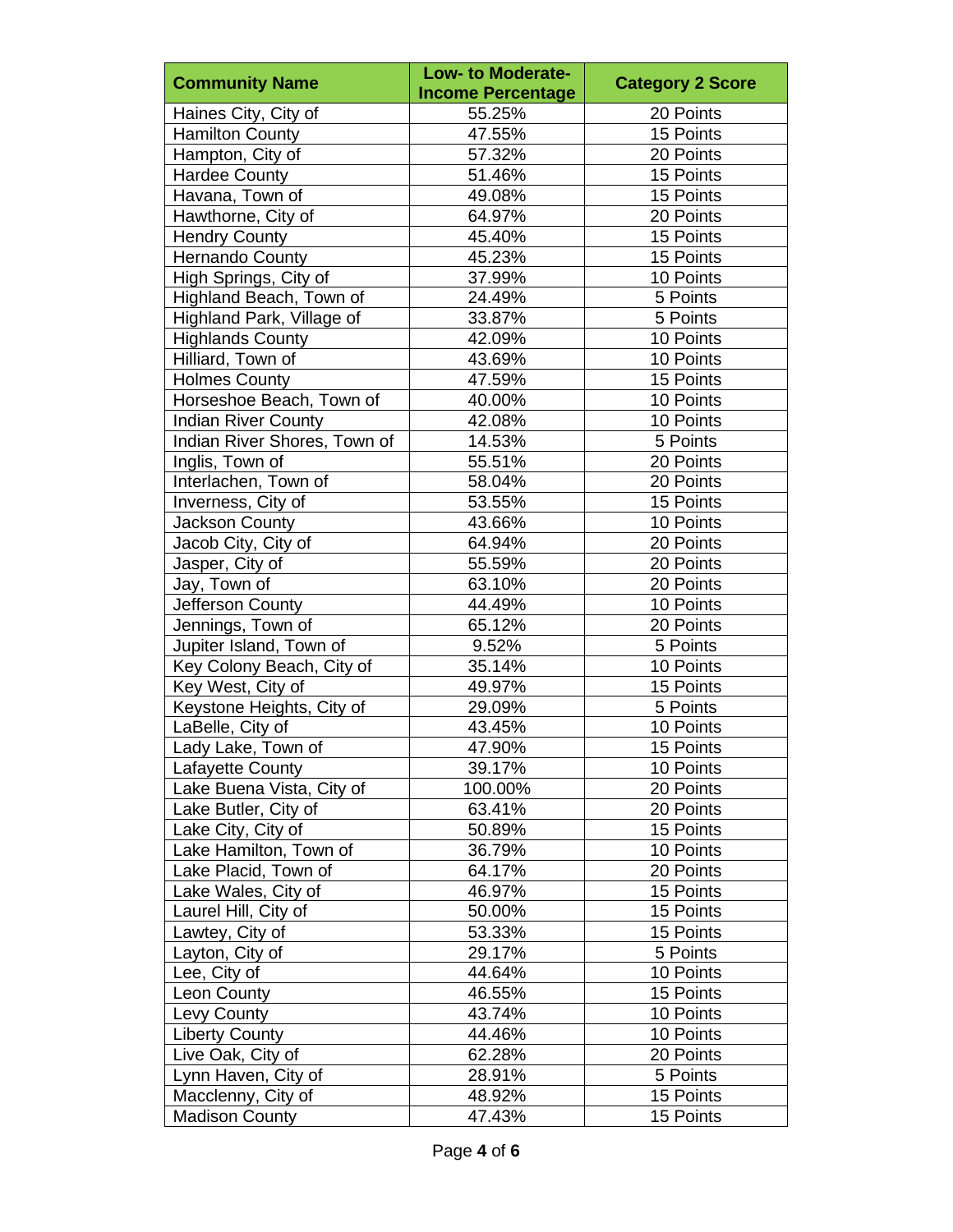|                            | <b>Low- to Moderate-</b> |                         |
|----------------------------|--------------------------|-------------------------|
| <b>Community Name</b>      | <b>Income Percentage</b> | <b>Category 2 Score</b> |
| Madison, City of           | 65.95%                   | 20 Points               |
| Malabar, Town of           | 36.35%                   | 10 Points               |
| Malone, Town of            | 58.39%                   | 20 Points               |
| Marathon, City of          | 57.35%                   | 20 Points               |
| Marianna, City of          | 61.28%                   | 20 Points               |
| Marineland, Town of        | 0.00%                    | 5 Points                |
| <b>Martin County</b>       | 34.05%                   | 5 Points                |
| Mary Esther, City of       | 31.78%                   | 5 Points                |
| Mascotte, City of          | 46.57%                   | 15 Points               |
| Mayo, Town of              | 47.66%                   | 15 Points               |
| McIntosh, Town of          | 22.54%                   | 5 Points                |
| Melbourne Beach, Town of   | 28.93%                   | 5 Points                |
| Mexico Beach, City of      | 40.22%                   | 10 Points               |
| Micanopy, Town of          | 61.94%                   | 20 Points               |
| Midway, City of            | 46.37%                   | 15 Points               |
| Milton, City of            | 43.27%                   | 10 Points               |
| <b>Monroe County</b>       | 49.52%                   | 15 Points               |
| Monticello, City of        | 48.83%                   | 15 Points               |
| Montverde, Town of         | 19.44%                   | 5 Points                |
| Moore Haven, City of       | 53.93%                   | 15 Points               |
| Mount Dora, City of        | 37.72%                   | 10 Points               |
| Mulberry, City of          | 45.51%                   | 15 Points               |
| Nassau County              | 39.43%                   | 10 Points               |
| New Port Richey, City of   | 62.39%                   | 20 Points               |
| Newberry, City of          | 32.14%                   | 5 Points                |
| Niceville, City of         | 35.76%                   | 10 Points               |
| Noma, Town of              | 63.446%                  | 20 Points               |
| Oak Hill, City of          | 38.94%                   | 10 Points               |
| Oakland, Town of           | 26.65%                   | 5 Points                |
| Ocean Breeze Park, Town of | 64.58%                   | 20 Points               |
| Ocean Ridge, Town of       | 24.53%                   | 5 Points                |
| <b>Okaloosa County</b>     | 36.51%                   | 10 Points               |
| <b>Okeechobee County</b>   | 52.01%                   | 15 Points               |
| Okeechobee, City of        | 44.89%                   | 10 Points               |
| Orange Park, Town of       | 41.56%                   | 10 Points               |
| Orchid, Town of            | 10.67%                   | 5 Points                |
| Otter Creek, Town of       | 66.67%                   | 20 Points               |
| Palatka, Town of           | 63.29%                   | 20 Points               |
| Palmetto, City of          | 54.62%                   | 15 Points               |
| Panama City Beach, City of | 33.33%                   | 5 Points                |
| Parker, City of            | 46.13%                   | 15 Points               |
| Paxton, Town of            | 40.87%                   | 10 Points               |
| Penney Farms, Town of      | 51.00%                   | 15 Points               |
| Perry, City of             | 48.38%                   | 15 Points               |
| Pierson, Town of           | 60.07%                   | 20 Points               |
| Polk City, Town of         | 39.75%                   | 10 Points               |
| Pomona Park, Town of       | 39.58%                   | 10 Points               |
| Ponce Inlet, Town of       | 18.80%                   | 5 Points                |
| Ponce de Leon, Town of     | 53.94%                   | 15 Points               |
| Port St. Joe, City of      | 36.73%                   | 10 Points               |